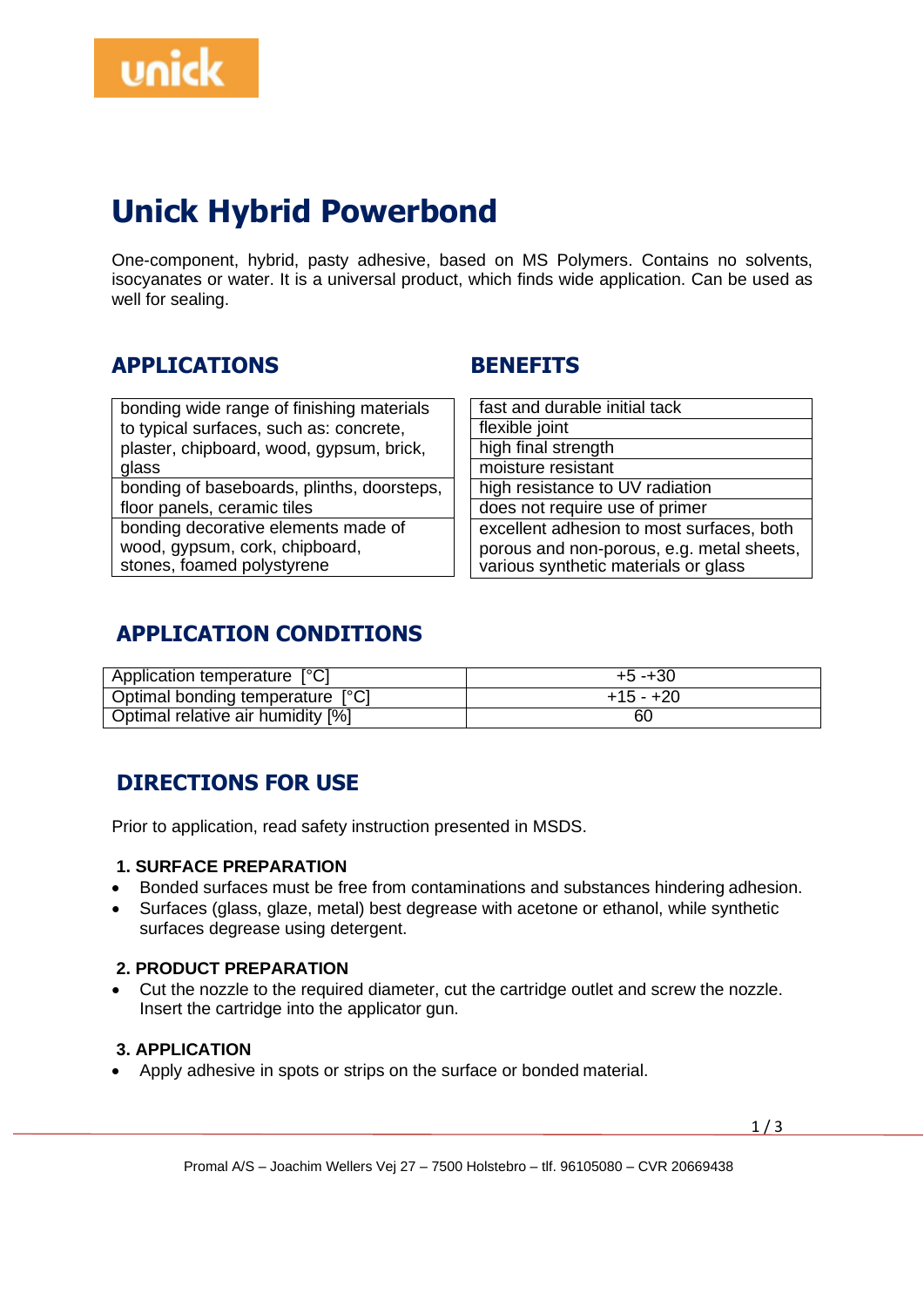

- In case of wide surfaces adhesive should be applied in wavy line in order to increase the initial adhesion.
- After application, connect bonded elements and press strongly and evenly.
- Correction of the bonding surfaces is possible within 15 minutes .
- The adhesive may not be applied continuously over the glued surface, because it cures in contact with air humidity as well as surface humidity.
- Depending on the bonding surface, it may be required to support heavy objects for at least 24 hours.

#### **4. WORKS AFTER COMPLETION OF APPLICATION**

- Cleaning: dry cloth or extractive gasoline prior to curing, mechanically after curing.
- DO NOT WASH HANDS WITH SOLVENTS.

#### **5. REMARKS / RESTRICTION**

- Adhesion tests prior to the application are recommended.
- Avoid contact with water until the adhesive is fully cured.
- Not suitable for PE, PP, Teflon.
- When bonding plastics, adhesion test is always obligatory.

### **TECHNICAL DATA**

| ∠olor                       |  |
|-----------------------------|--|
| Available in various colors |  |

| Uncured                                   | Value           |
|-------------------------------------------|-----------------|
| Solid Content [%]                         | 100             |
| Density [g/ml]                            | $1,60 \pm 0,05$ |
| Working time (depending on ambient        | $10 - 20$       |
| conditions and subfloor properties) [min] |                 |
| Yield $\lceil q/m2 \rceil$                | $200 - 350$     |
| Curing rate [mm/24h]                      | $2 - 3$         |
| Base: MS polymer                          | $\div$          |

| ∴ured                       | Value                 |
|-----------------------------|-----------------------|
| Temperature resistance [°C] | ົ<br>- - UC-<br>±o∪ - |

All given parameters are based on laboratory tests compliant with internal manufacturer's standards and strongly depend on product hardening conditions (c.a., ambient, surface temperature, quality of used equipment and skills of person applying the product).